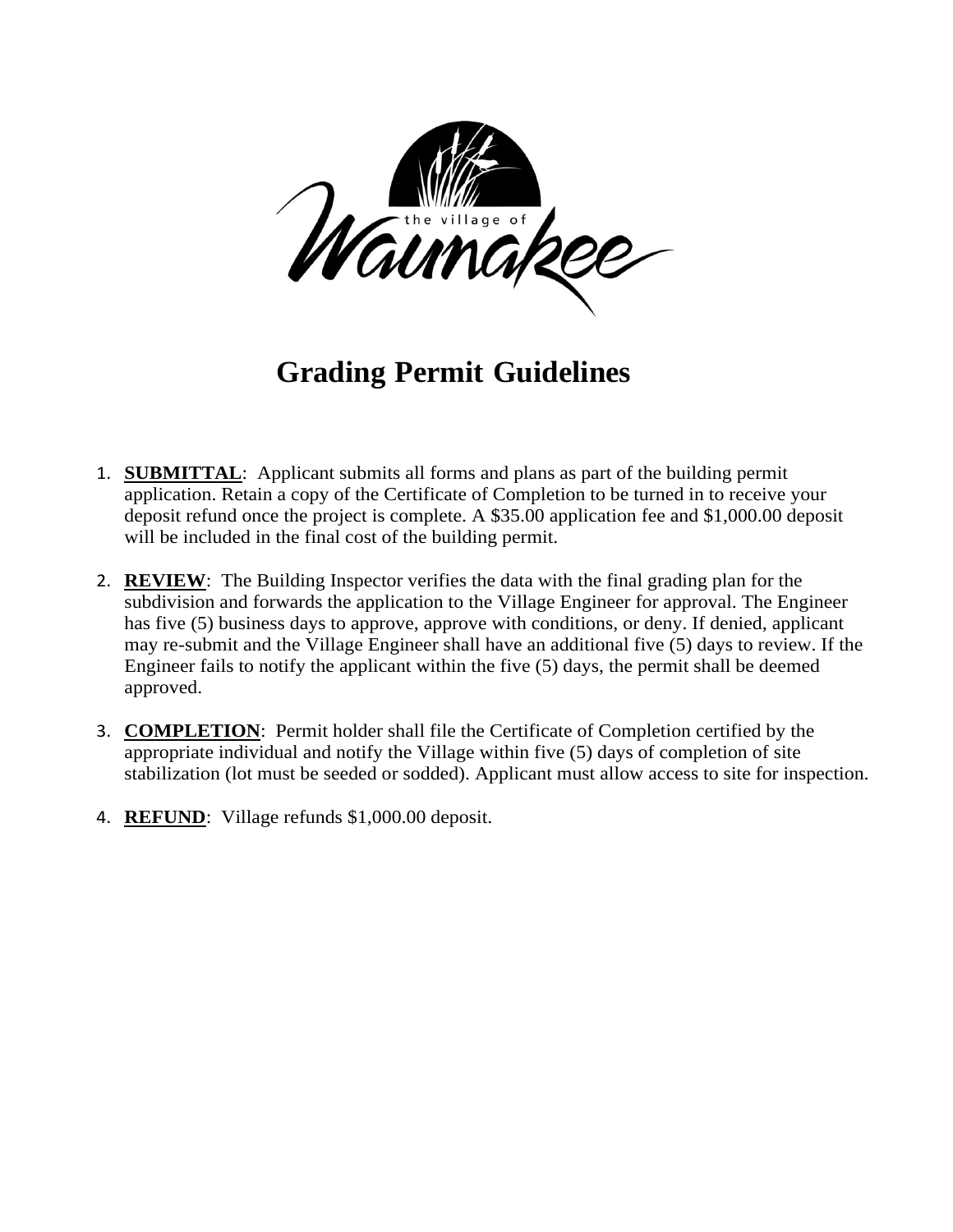

Village of Waunakee ·Engineering Department · 500 W. Main Street / PO Box 100 Waunakee, WI 53597 (608) 850-8500 ·Fax (608) 849-5628

# **Grading Permit Application**

| DATE OF SUBMITTAL:       |      |               |
|--------------------------|------|---------------|
| <b>PROPERTY ADDRESS:</b> |      |               |
|                          |      |               |
| <b>SUBDIVISION:</b>      | LOT: | <b>BLOCK:</b> |
| PROPERTY OWNER           |      |               |
| <b>ADDRESS</b>           |      |               |
| <b>CONTRACTOR</b>        |      |               |
| <b>ADDRESS</b>           |      |               |

The undersigned certifies that he/she has familiarized himself/herself with the state and local codes and procedures pertaining to this application. The undersigned further hereby certifies that the information contained in this application is true and correct.

APPLICANT SIGNATURE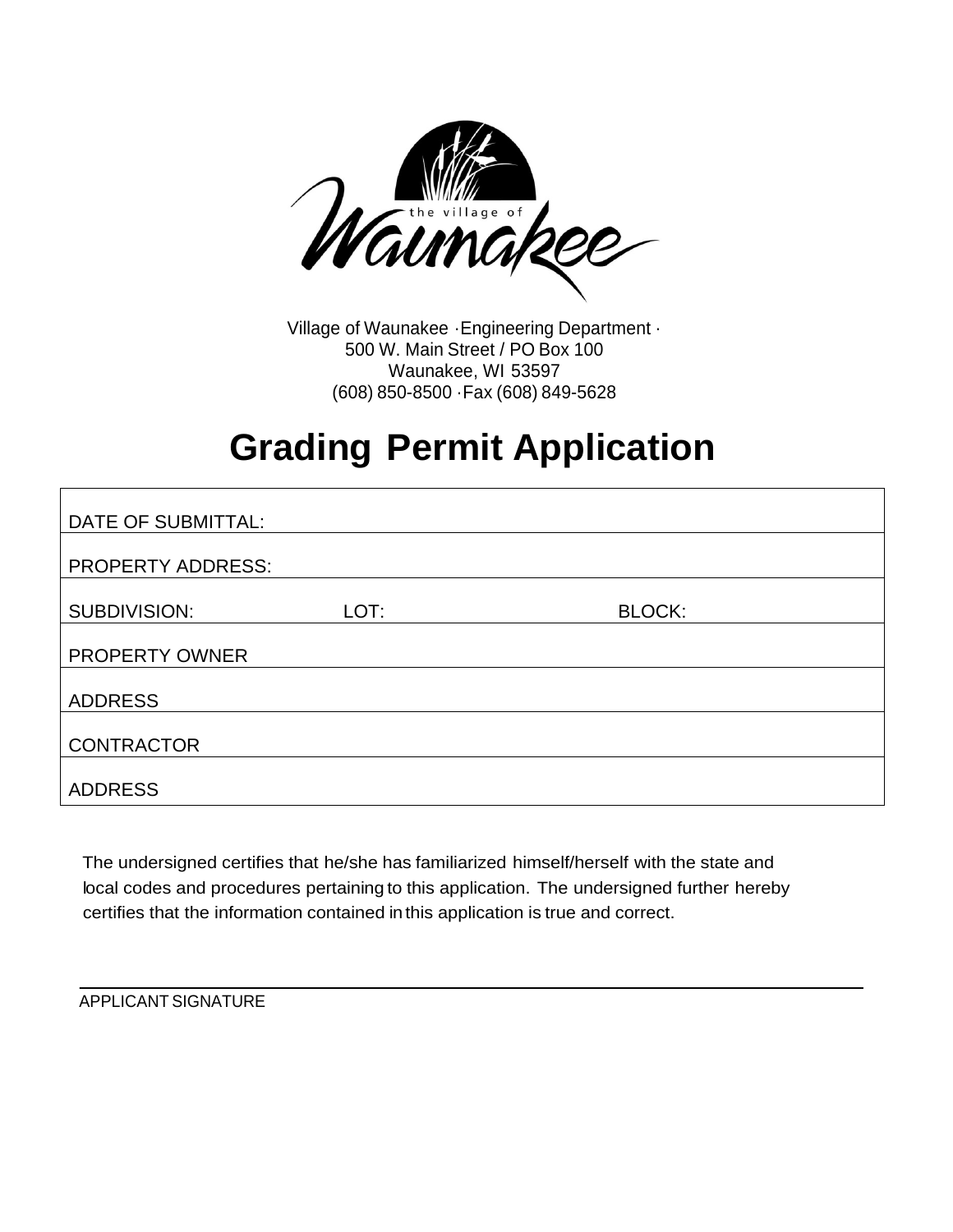### **GRADING PLAN**

 $LOT \#$  SUBDIVISION,

LOWEST EXPOSED ELEVATION: \_\_\_\_\_\_\_\_\_\_\_\_\_\_\_\_ LOWEST LOT CORNER ELEVATION: \_\_\_\_\_\_\_\_\_\_\_\_\_

#### **•N0TE: PROVIDE ELEVATIONS USING USGS DATUM. (I.E. 889.50')**





**ATTACHMENT A**